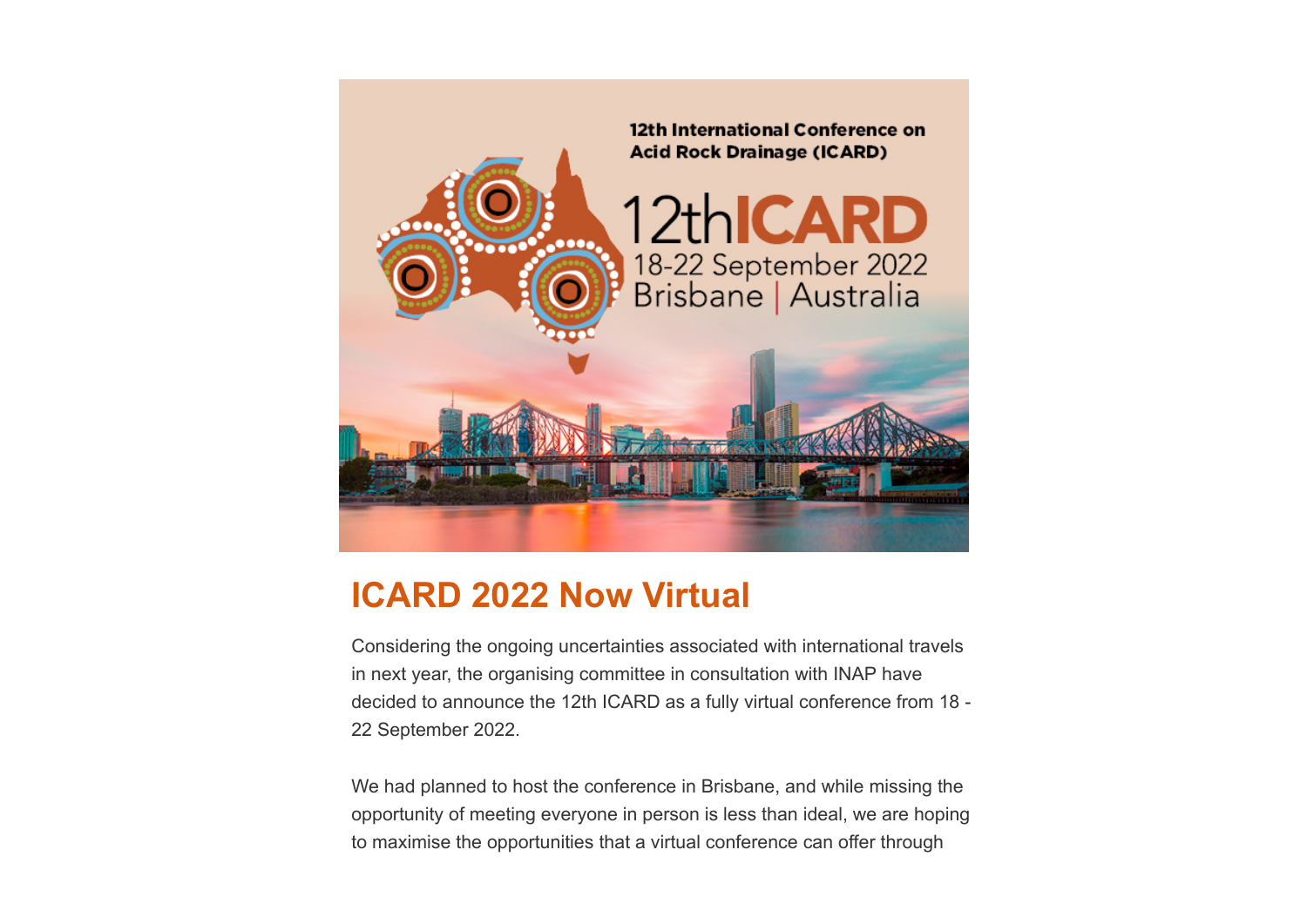invited keynote presentations, technical talks, exhibitions, panel discussions, networking sessions and virtual site tours.

The Virtual ICARD 2022 will connect attendees to a much wider global network of professionals who are interested in the topic of acid and metalliferous drainage.

We thank everyone for their ongoing support and we look forward to continuing our work together.

Warmest regards, **Associate Professor Mansour Edraki** ICARD 2022 Conference Chair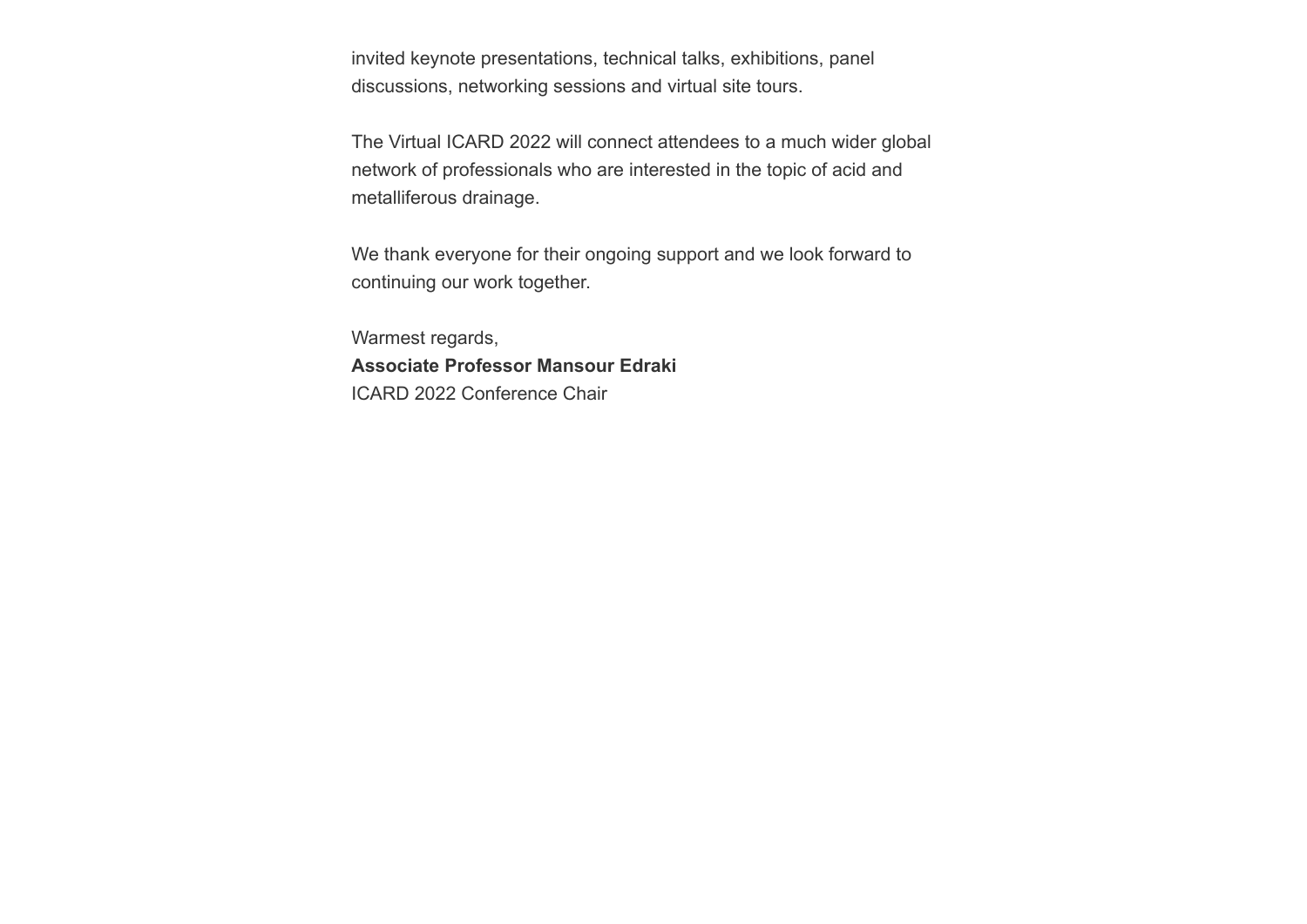**BE PART OF THE PROGRAM** 

**SUBMIT YOUR ABSTRACT OR SHORT COURSE PROPOSAL NOW** 



Conference theme

"Proactive measures and lasting outcomes"

Call for abstracts & short course deadline **19 November 2021** 

## **Abstracts**

*Abstract submissions are open for ICARD 2022 Virtual.*

The Organising committee invites you to submit an abstract for presentation at the 12th ICARD VIRTUAL in September 2022.

Abstracts are invited on a range of topics, and priority will be given to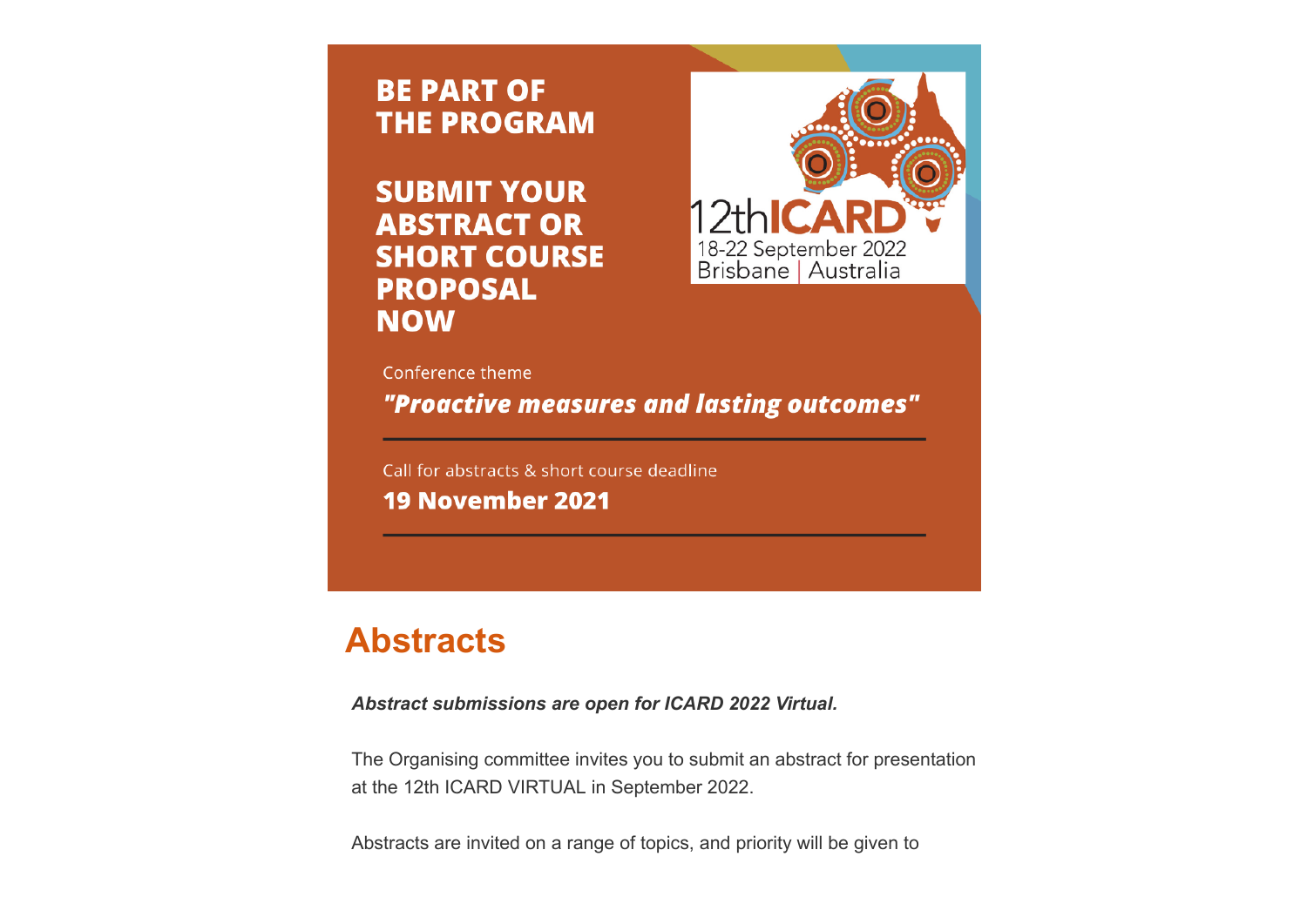abstracts that reflect the Conference theme *"Proactive measures and lasting outcomes".*

For details on how to submit please [click here.](https://www.icard2022.com.au/call-for-abstracts)

**The submission deadline is 19 November 2021.**

## **Short course proposals**

The ICARD 2022 committee invites proposals for short courses to be presented at the 12th ICARD VIRTUAL, from 18 - 19 September 2022.

For more information and for requirements for your proposal [click here.](https://www.icard2022.com.au/short-courses)

Submit your proposal **by Friday 19 November 2021** via email to program@icard2022.com.au

# **KEY DATES - Call for Abstracts Mark your diaries with the key dates for ICARD 2022**

| <b>Call for Abstracts</b>      | OPEN!  |
|--------------------------------|--------|
| <b>Abstracts Close</b>         | Friday |
| Short course proposal deadline | Friday |
| <b>Notification to Authors</b> | Friday |
| <b>Draft Manuscript due</b>    | 15 Mar |
| <b>Final Manuscript due</b>    | 30 Jun |

**Abstracts Close** Friday 19 November 2021 **Short course proposal deadline** Friday 19 November 2021 **Friday 14 January 2022** 5 March 2022 **i0 June 2022**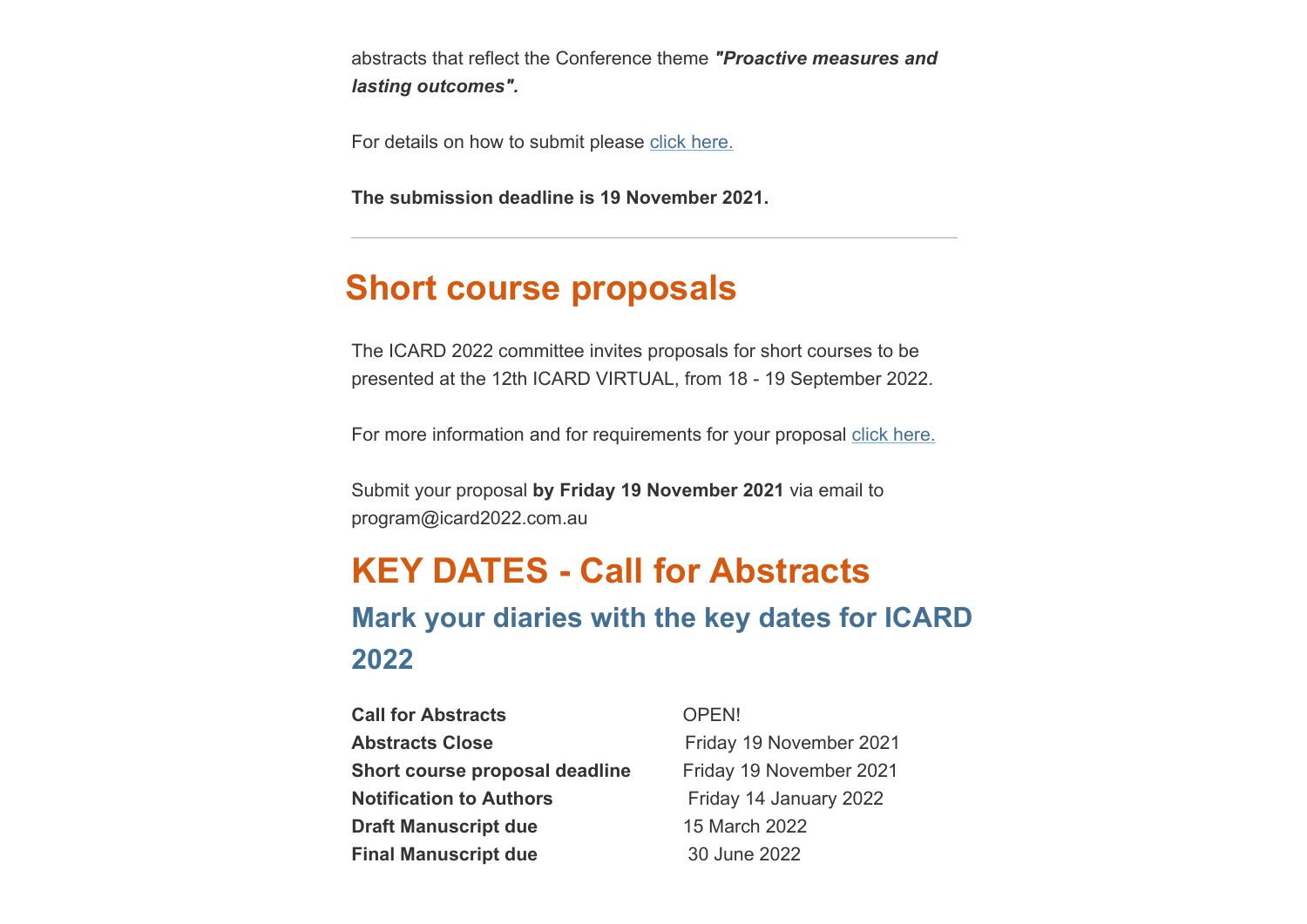**Virtual Short Courses** 18 - 19 September 2022 **Virtual Conference** 20 - 22 September 2022 **Virtual Field Tours** 23 - 25 September 2022

### **[Submit your abstract now](https://icmsaust.eventsair.com/icard2022/call-for-abstracts-portal)**

## **Contact**

#### **General Enquiries**

**Emma Taylor info@icard2022.com.au**

**Sponsorship &**

**Exhibitions**

**Andrea O'Sullivan sponsorship@icard2022.com.au**

**Registration**

**Caitlin Brown registration@icard2022.com.au** **Program & Abstracts**

**Kristina Liska program@icard2022.com.au**

**ICARD 2022 Virtual is proudly managed by**